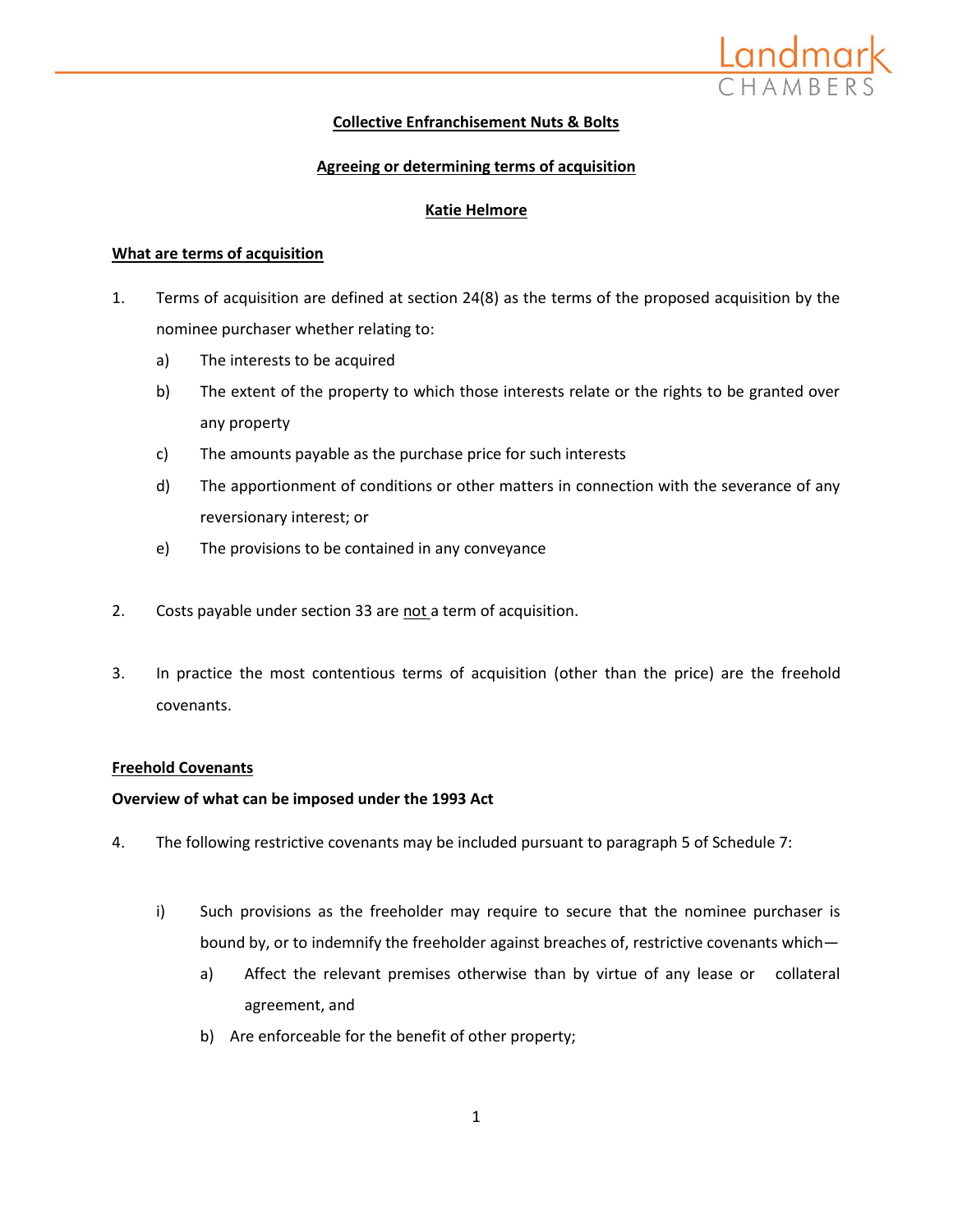

- ii) Such provisions as the freeholder or the nominee purchaser may require to secure the continuance with suitable adaptations of restrictions arising by virtue of the leases which either
	- a) Affect the relevant premises, are capable of benefiting other property and are enforceable by persons other than the freeholder;
	- b) Affect the relevant premises, are capable of benefiting other property, are enforceable by the freeholder only and materially enhance the value of the other property; or
	- c) Affect other property and materially enhance the value of the relevant premises;
- iii) Such further restrictions as the freeholder may require to restrict the use of the relevant premises in a way which
	- a) Will not interfere with the reasonable enjoyment of those premises as they have been enjoyed during the currency of the leases; but
	- b) Will materially enhance the value of other property in which the freeholder has an interest at the relevant date.

## **A few issues which have arisen**

## *Definition of restrictive covenant*

5. All negative covenants are included not just 'user covenants': (*Langevad v Chiswick Quay Freeholds Ltd* [1999] 1 E.G.L.R 61.

## *Material enhancement*

- 6. Includes maintaining a value which would otherwise deteriorate: *Ackerman v Mooney* [2009] PLSCS 266 (see also *Peck v Trustees of Hornsey Parochial Charities* (1971) 22 P &CR 789 and *Le Mesurier v Pitt* (1972) 23 P& CR 389)
- 7. The diminution in value may not need to be substantial: *Moreau v Howard de Walden Estates Ltd* 30 April 2003 LRA/2/2002)
- 8. Although valuation evidence is not required to quantify the benefit there must be some evidence of uplift in value or prevention of diminution in value: *Earl Cadogan v Betul Erkman* [2011] UKUT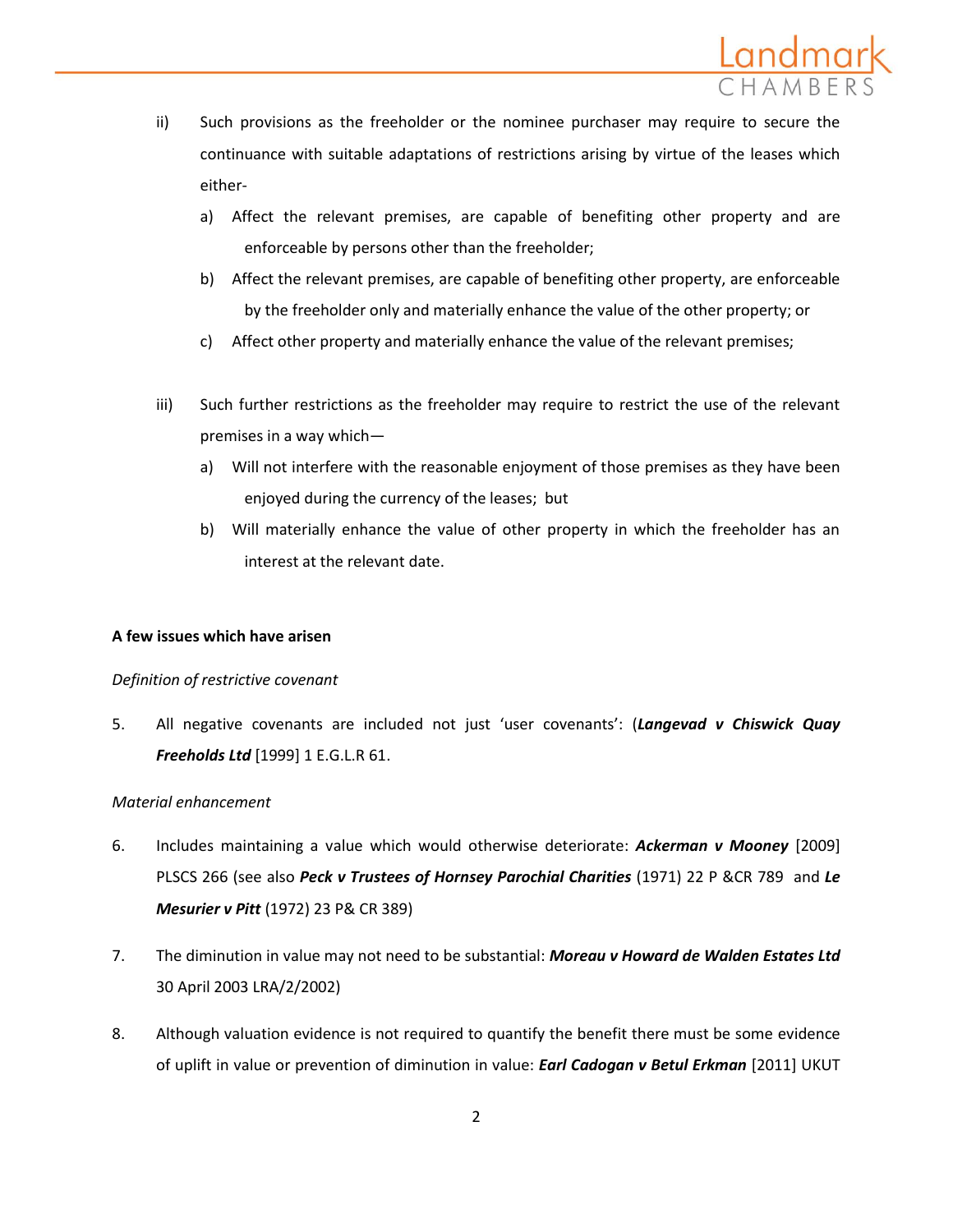

90, mere assertions by counsel are not sufficient: *Trustees of the Sloane- Stanley Estate v Carey-Morgan* [2011] UKUT 415.

# *Planning Control*

*9.* Planning control does not achieve the same result as restrictive covenants against alterations and user and does not therefore make such covenants unnecessary: *Moreau v Howard de Walden Estates Ltd*

## *Other Property*

- 10. It was held in *Ackerman v Mooney* [2009] PLSCS 266 that:
	- i) The covenant must materially enhance the value of properties owned by the particular landlord and not by reference to some wider family estate;
	- ii) As a matter of good conveyancing practice the land to be benefited by the covenant should be clearly identified and set out in the transfer;
	- iii) The "other property" must be sufficiently close to the tenant's property to be affected by the covenant.

# *Suitable Adaptations*

- 11. Suitable adaptations does not include modifications: *Le Mesurier v Pitt* other than statutory modifications: *Peck v Trustees of Hornsey Parochial Charities* (1971) 22 P &CR 789.
- 12. Modification does not extend to imposing an entirely new covenant against other property belonging to the landlord: *Loder Dyer v Cadogan* [2001] EGLR 3

*Covenants imposed on other property on the estate*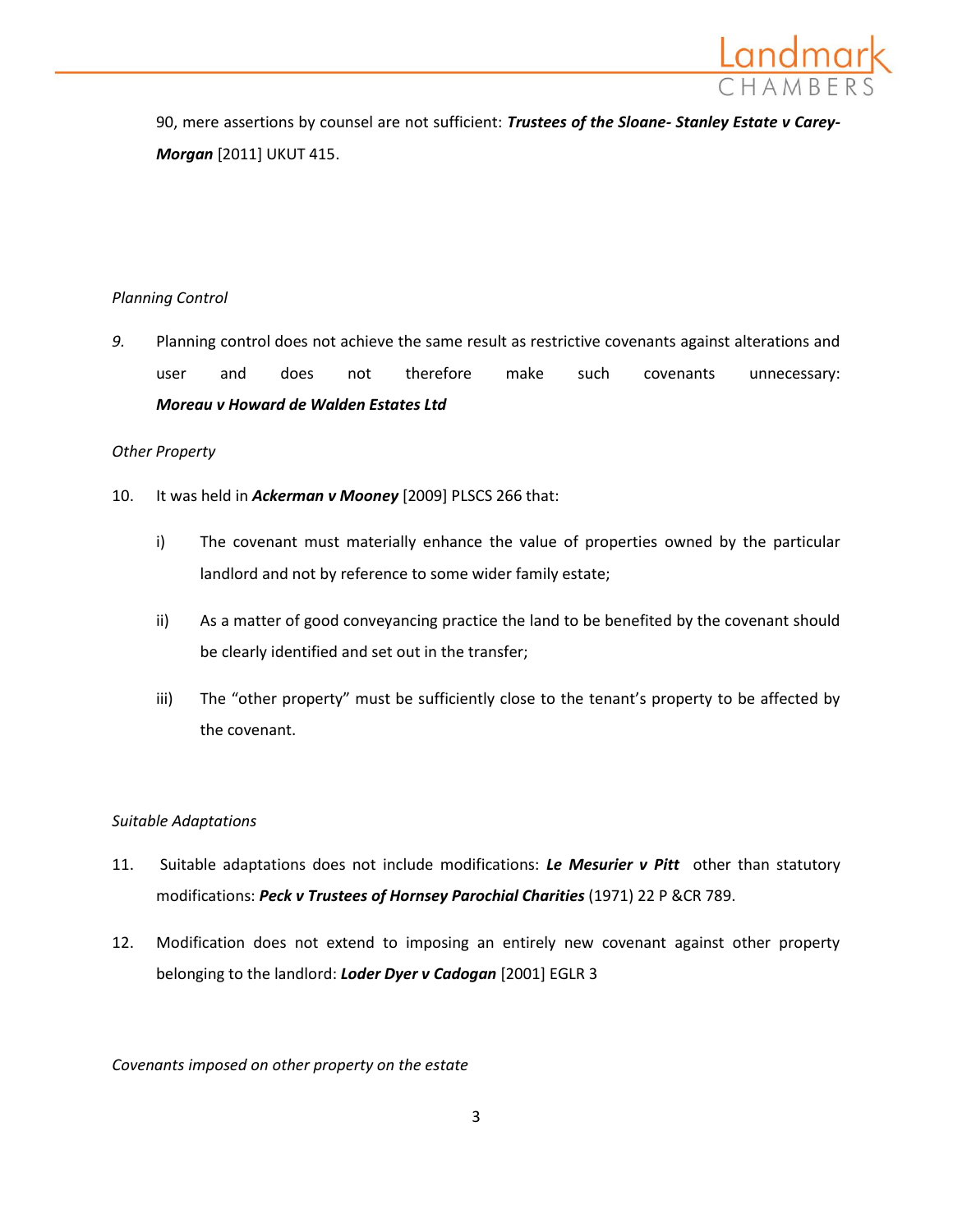

13. A failure by the freeholder to provide evidence as to the form of covenants imposed on collective enfranchisement of on the other tenants of the estate was a 'serious weakness in the Freeholder's case': *Earl Cadogan v Betul Erkman*.

## **3 key questions**

- What in monetary terms the covenant is actually worth, particularly given that the FTT is essentially a no costs jurisdiction: is it worth it?
- Whether the covenant will affect the premium (an extreme example of this can be seen in *Kutchukian v Trustee of John Lyon's Charity* [2012] UKUT 53(LC)): can the tenant afford it?
- Whether the rest of the agreement will fall apart if the covenant is litigated and whether the landlord/tenant has more to gain by keeping the rest of the agreement: is it a deal breaker?

# **The Timetable**

- 19 Where any of the terms of acquisition remain in dispute at the end of the period of 2 months after the counter notice either the Nominee Purchaser or the Reversioner may apply to the FTT to determine the matters in dispute (section 24(1)).
- 20 The application must be made not later than the period of 6 months from the date of service of the counter notice admitting the right, there is no jurisdiction to extend this time limit. The application is made when it is received by the FTT and not when it is put in the post (*Davis v The Wellcome Trust Ltd* Unreported 2002 LVT)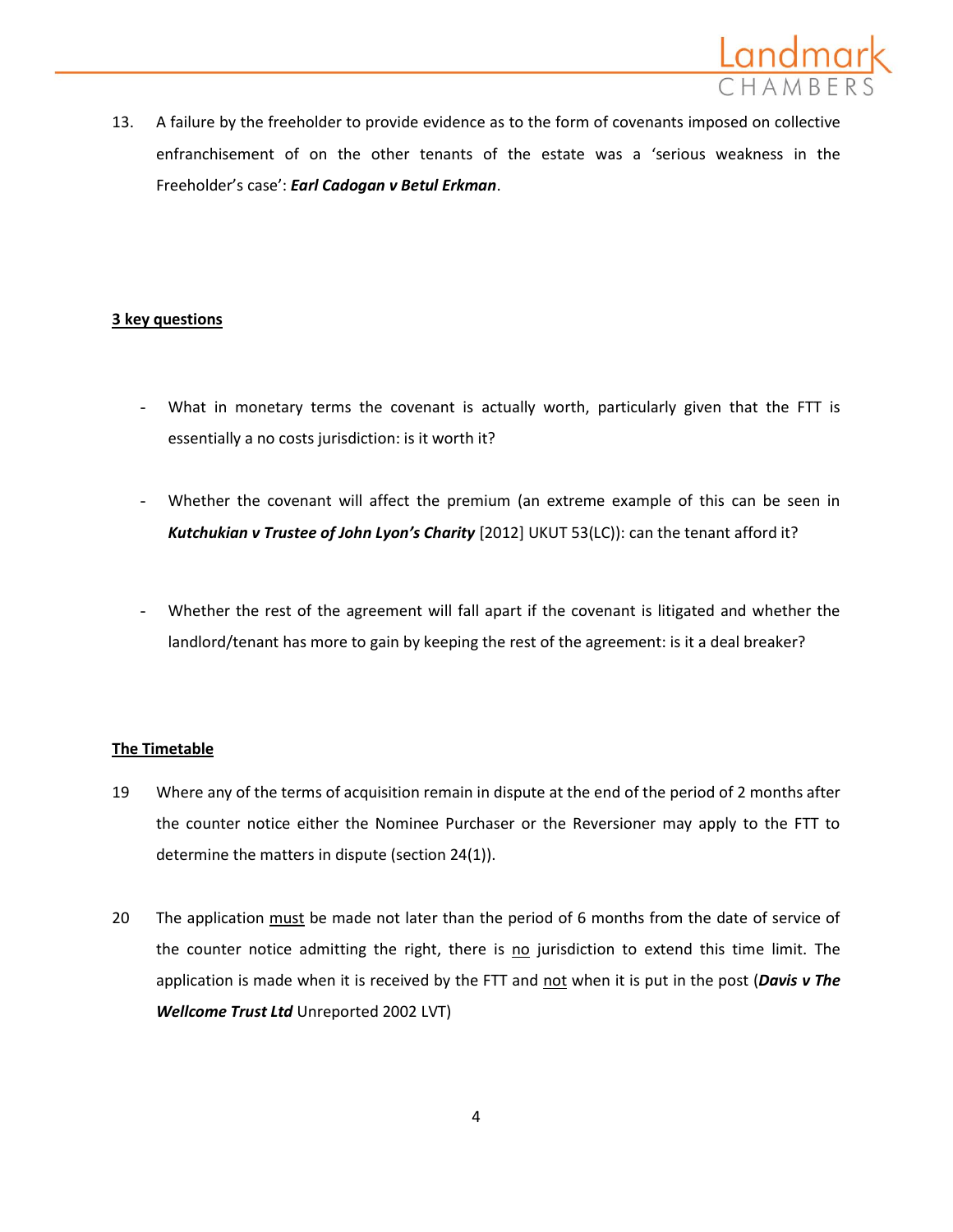

- 21 Once terms of acquisition are either agreed of determined by the FTT the following timetable applies (paragraph 6 Schedule 1):
	- 24.1 The reversioner shall prepare the draft contract and give it to the nominee purchaser within 21 days of the date terms of acquisition are agreed or determined by the Tribunal (paragraph 6(1));
	- 24.2 The nominee purchaser shall give to the reversioner a statement of any proposals for amending the draft contract within 14 days of the date the draft contract is given (paragraph 6(2));
	- 24.3 If no statement is given by the nominee purchaser within this time **he shall be deemed to have approved the draft** (paragraph 6(3));
	- 24.4 The reversioner shall give to the nominee purchaser an answer with any objections or comments to the proposals in the statement within 14 days of the date the statement is given (paragraph 6(4));
	- 22.5 If no answer is given by the reversioner within this time **he shall be deemed to have agreed the nominee purchaser's proposals for amendment to the draft contract** (paragraph 6(5))

## **When is Agreement Reached**

#### **What amounts to an agreement?**

- 23. The Act does not define what is meant by 'agreement' although it is clearly means one falling short of a binding contract and there is reference to an agreement being subject to contract (section 38(4)). There is nothing which requires an agreement to be in writing although in practical terms it is safer and clearer to do so.
- 24. The concept of an agreement being at the same time being both binding and subject to contract was explained in *Curzon v Wolstenholme* [2015] UKUT 0173 (LC) as follows: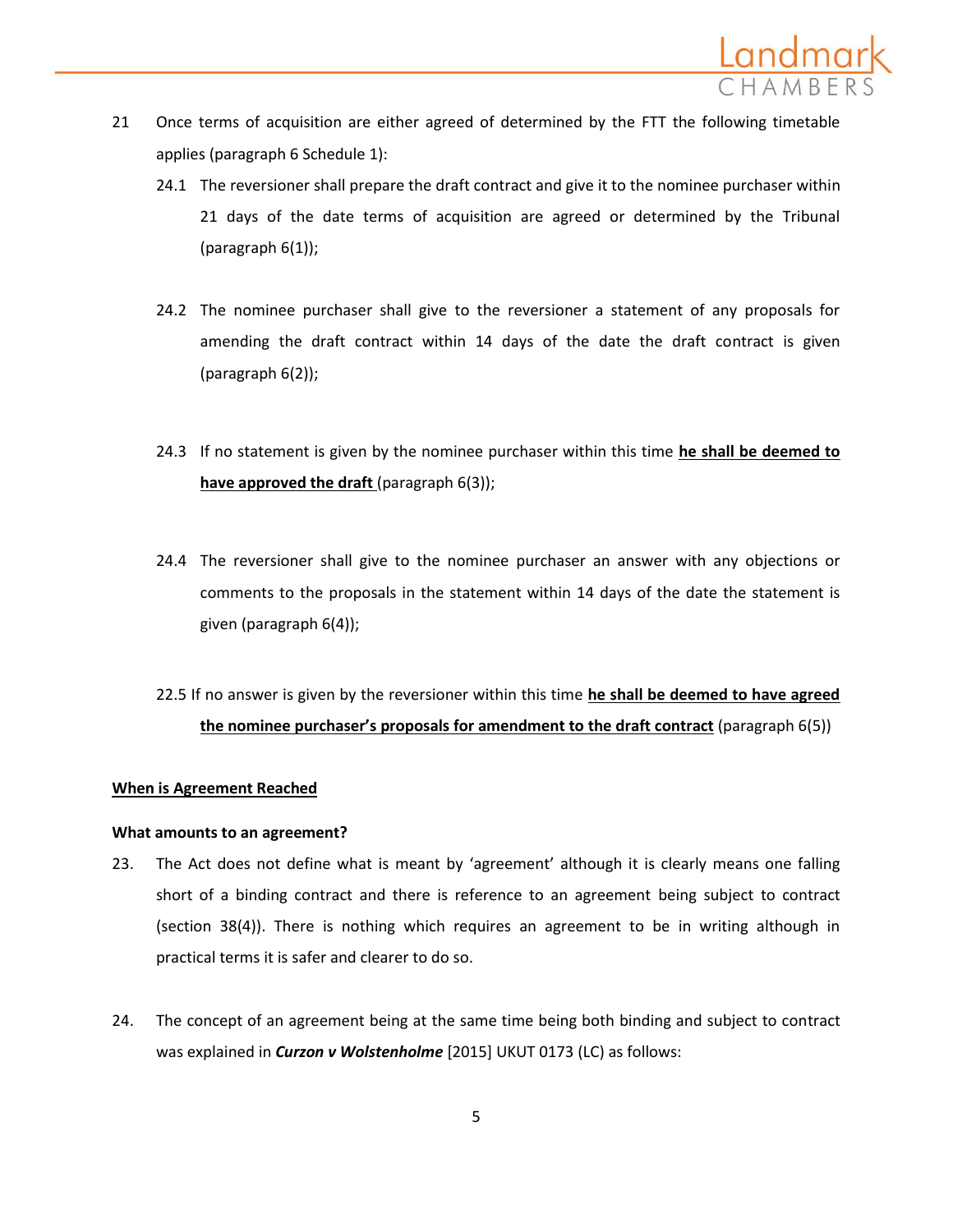

*'52. On any contractual analysis, terms which are capable of being the subject of an application for a vesting order will nonetheless remain subject to contract. No application could be made for specific performance of those terms, and no agreement compliant with s.2 of the 1989 Act would exist. Thus, although the concept off a binding agreement subject to contract is a curious one, it is a concept which the Act requires to be acknowledged. The purposes of s.38(4) is not, as Mr Letman submitted, to confirm that agreed terms are not binding, but rather it is to make it clear that even though terms may have been agreed subject to contract, they are nonetheless to be treated as having been agreed for the purpose of the statutory scheme. Terms which have been agreed are not binding or irrevocable in a contractual sense; thus a nominee purchaser may decline to proceed with the proposed acquisition if it is dissatisfied with the best terms it has been able to agree; either party may seek their modification under s.24(b); either party may seek an order under s.24(4)(c) that despite all of the terms being agreed or determined the initial notice should be deemed to have been withdrawn. In my judgment agreed terms are only ever binding in the sense that they may be the subject of an application for a vesting order, which may or may not result in them being enforced.'*

- 25. It is possible to have a binding agreement as to part of the price or as to particular terms: *Lord Mayor and Citizens of the City of Westminster v CH2006 Ltd* [2009] UKUT 174 (LC) as recently confirmed in *Curzon v Wolstenholme* [2015] UKUT 0173 (LC).
- 26. Agreement must however not be conditional upon agreement or determination of other terms: *Ellis & Dines v Logothetis* (LRA/3/200). In other words it is not possible to have an agreement where the premium is conditional upon the exclusion/modification of certain terms or covenants.
- 27. There must be actual agreement which is a question of fact. As set out in the following paragraphs from the judgment of Mr Justice Lewison in *Pledream Properties Ltd v 5 Felix Avenue London Ltd* [2008] EWHC 3048:

*'18 First, whether a term has been agreed is, in my judgment, a question of fact. The Act does not deem a term to have been agreed when in fact it has not. Second, a dispute may arise in*  fact even if the outcome of a dispute is a foregone conclusion. We all have experience of *litigants advancing hopeless cases with no prospects of success. It would be a misuse of language to say that there was no dispute simply because the outcome was inevitable. This is consistent with the view of the ordinary meaning of the word 'dispute' addressed by Mr Justice Savile in Hayter v Nelson [1990] 2 Ll.Rep 265 and confirmed by the [Court of Appeal in Halkin](http://login.westlaw.co.uk/maf/wluk/app/document?src=doc&linktype=ref&context=45&crumb-action=replace&docguid=IB8DD0180E42711DA8FC2A0F0355337E9)  [Shipping Corporation v Soapex Oils Ltd \[1998\] 2 All.E.R 23](http://login.westlaw.co.uk/maf/wluk/app/document?src=doc&linktype=ref&context=45&crumb-action=replace&docguid=IB8DD0180E42711DA8FC2A0F0355337E9) .*

*19 Third, in a case such as the present, where it was open to the parties to agree a departure from the default provisions of [Schedule 7](http://login.westlaw.co.uk/maf/wluk/app/document?src=doc&linktype=ref&context=45&crumb-action=replace&docguid=I5FD45470E42311DAA7CF8F68F6EE57AB) , I see no reason why the proponent of a change must*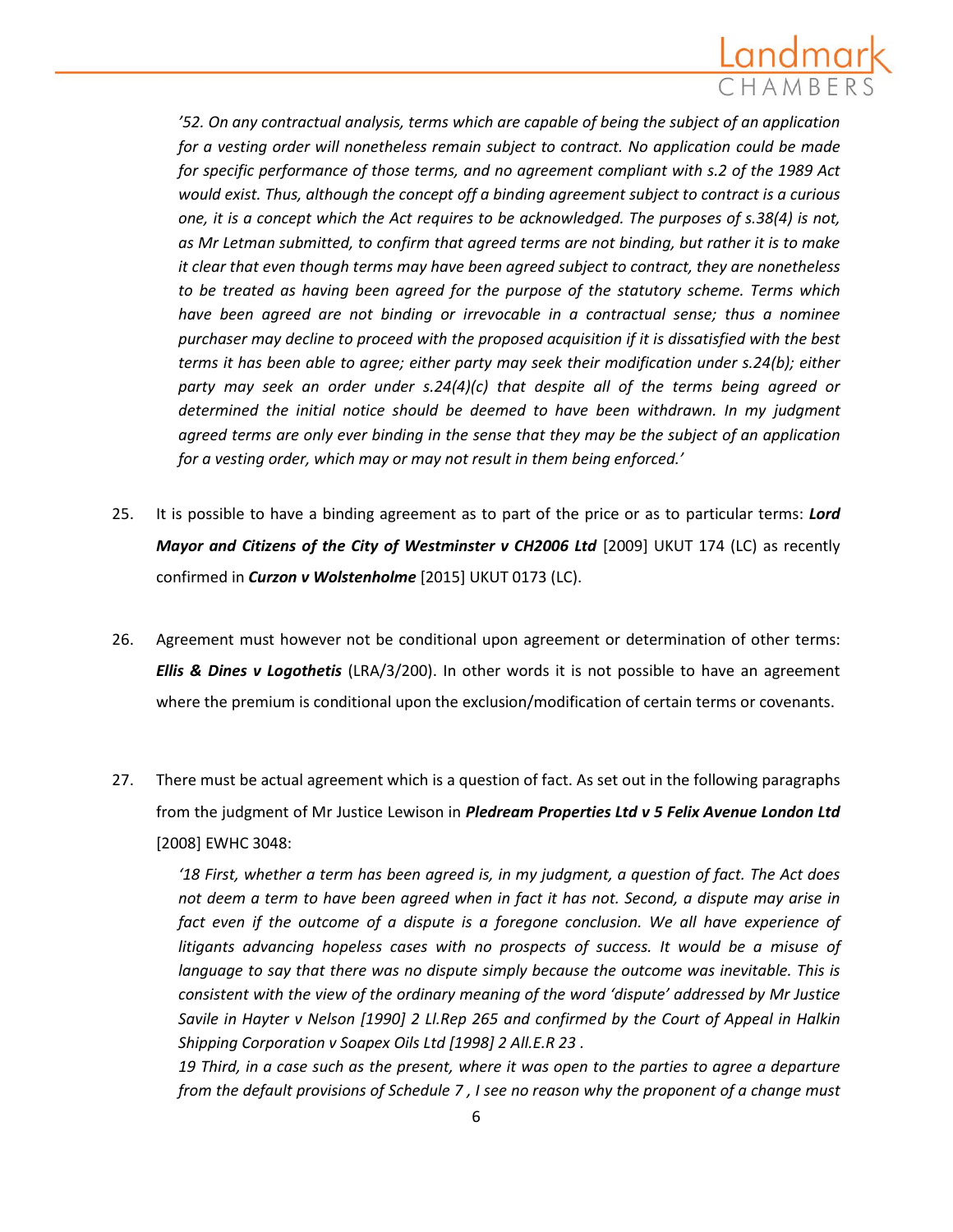

*take an initial refusal at face value and cannot make another attempt to secure agreement. It is plain on the facts of this case that the nominee purchaser's solicitors persisted in their attempt to secure a full title guarantee by submitting a second version of the transfer containing that covenant on 1st September and moreover asking for it to be approved on 8th September. To put it at its lowest, they had not then given up hope of securing the reversioner's agreement to the full title guarantee. In addition, until 11th September the only draft transfer actually in existence was that which contained the full title guarantee.* 

*20 Fourth, such indications as there are in case law suggest that what one is looking for is positive agreement rather than silence. In [Gold Eagle Properties Ltd v Thornbury Court Ltd](http://login.westlaw.co.uk/maf/wluk/app/document?src=doc&linktype=ref&context=45&crumb-action=replace&docguid=I119421305AD411DDA2F2CB2C370A69A4)  [\[2008\] 3 EGLR 69](http://login.westlaw.co.uk/maf/wluk/app/document?src=doc&linktype=ref&context=45&crumb-action=replace&docguid=I119421305AD411DDA2F2CB2C370A69A4) Judge Collins held that there was no agreement on the terms of a transfer until there had been an express indication that the terms of a transfer had been agreed. His decision was upheld by the Court of Appeal.'* 

## **When are the terms of acquisition agreed?**

- 28. The leading case on when the terms of acquisition are agreed for a new lease is the recent Court of Appeal decision of *Bolton v Godwin-Austen* [2014] EWCA Civ 27. The particular term in issue was a 'rent as service charge' provision relating to the rent reserved by the head lease (the "RASC provision").
- 29. The tenant's section 42 notice proposed new leases of a further 90 years at a peppercorn rent and otherwise on the same terms as the existing leases subject to '…*an amendment to paragraphs, 1(a)(i) of the Third Schedule so as to delete the words 'first four thousand pounds of the…*' . The amendment would have the effect of removing the RASC provision.
- 30. The landlord's counter notice stated, insofar as relevant:

*'Landlord's counter proposal The new lease terms should contain such modifications and amendments as the Landlord is entitled to under an/or as may be necessary to give effect to the requirements of Chapter II of Part II of the Act and without prejudice to the generality of the above such further reasonable modifications to be agreed'*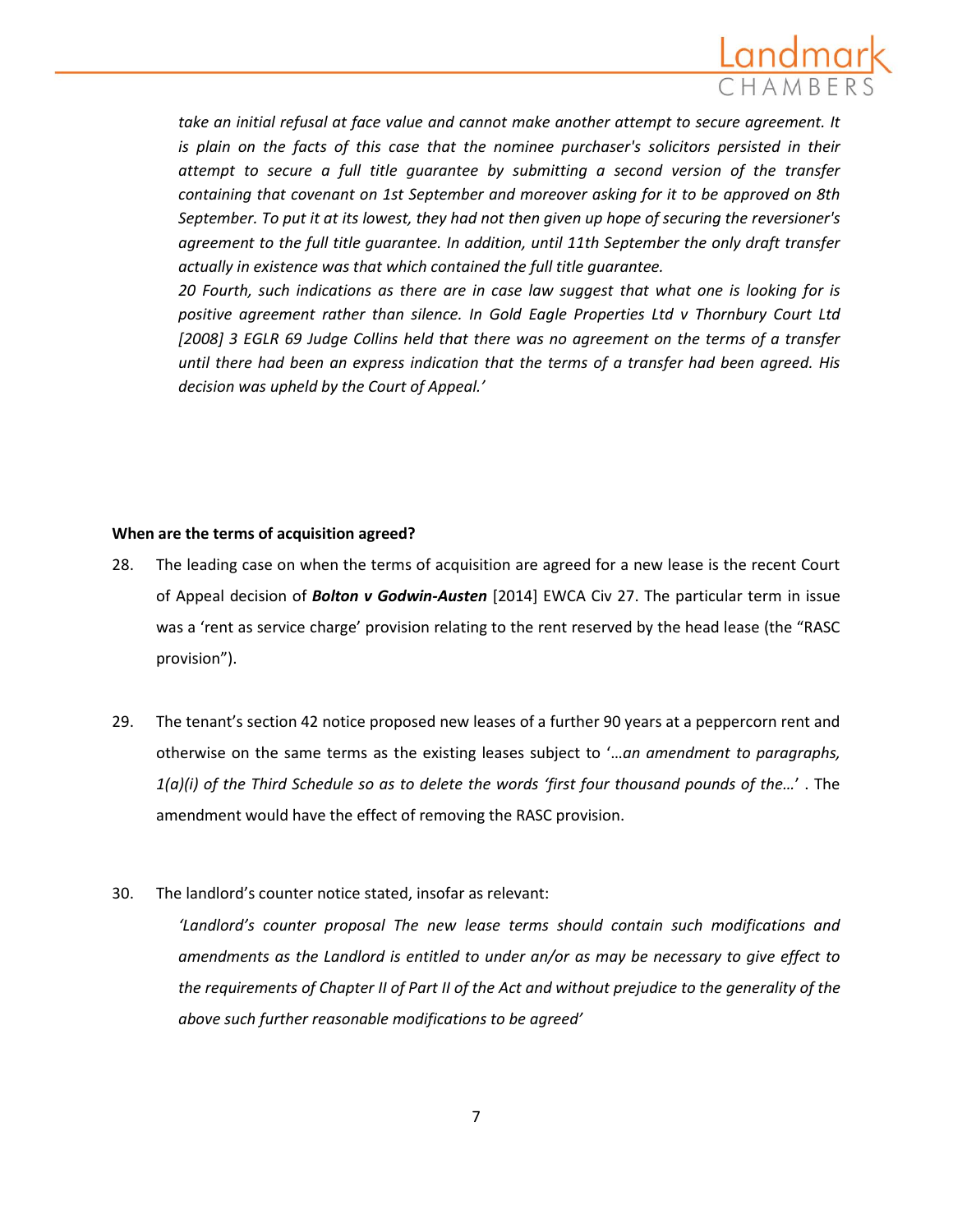

- 31. The Court of Appeal unanimously held that the counter notice was valid. The following are the key paragraphs of the leading judgment of Lord Justice McCombe:
	- i) '*36 It seems to me that this is a perfectly workable proposal by the freeholders, capable of acceptance by the tenant, and leaving it to the court to determine what the landlord was entitled to or the Act required in respect of the RASC provision. The "sweeper provision" in the last part of the freeholders' counter proposal on this matter was, to my mind, no less certain or capable of operation than the common provision in a court's costs order that costs shall be "assessed, if not agreed*".';
	- *ii)* '*44…It seems to me that if the Counter Notices truly contained a clear counter proposal, then it must have been capable of acceptance in the terms of the tenants' letter of 13 April 2011. If it was so accepted, then there was agreement as to the terms of acquisition, within*  the meaning of the Act. What followed then was the procedure for agreeing the form of *lease under the Regulations. In implementing that procedure, the freeholders failed to comply with the prescribed time limit for responding to the tenants' amendments and would be deemed to have agreed them, with the necessary consequence that the tenants would be entitled to orders unde[r section 48\(3\)](http://login.westlaw.co.uk/maf/wluk/app/document?src=doc&linktype=ref&context=34&crumb-action=replace&docguid=I3B2BEC80E44D11DA8D70A0E70A78ED65) .*

*45 For these purposes, it matters not at all what the true construction and effect of the counter proposals and of the tenants' acceptance of them were. The problem that has presented itself in these proceedings is that the freeholders and St Anselms are endeavouring to get round the undeniable fact that they failed to meet the time limits set out in the Regulations, by unscrambling the obvious and clear acceptance by the tenants of the freeholders' own counter proposals, whatever those proposals on their true construction might have meant'*;

iii) '*52. In my judgment, however, if the counter proposals could not be converted into agreement of "terms of acquisition" by acceptance, then difficulties arise in saying that the Counter Notices complied with the requirements of Section 45*.';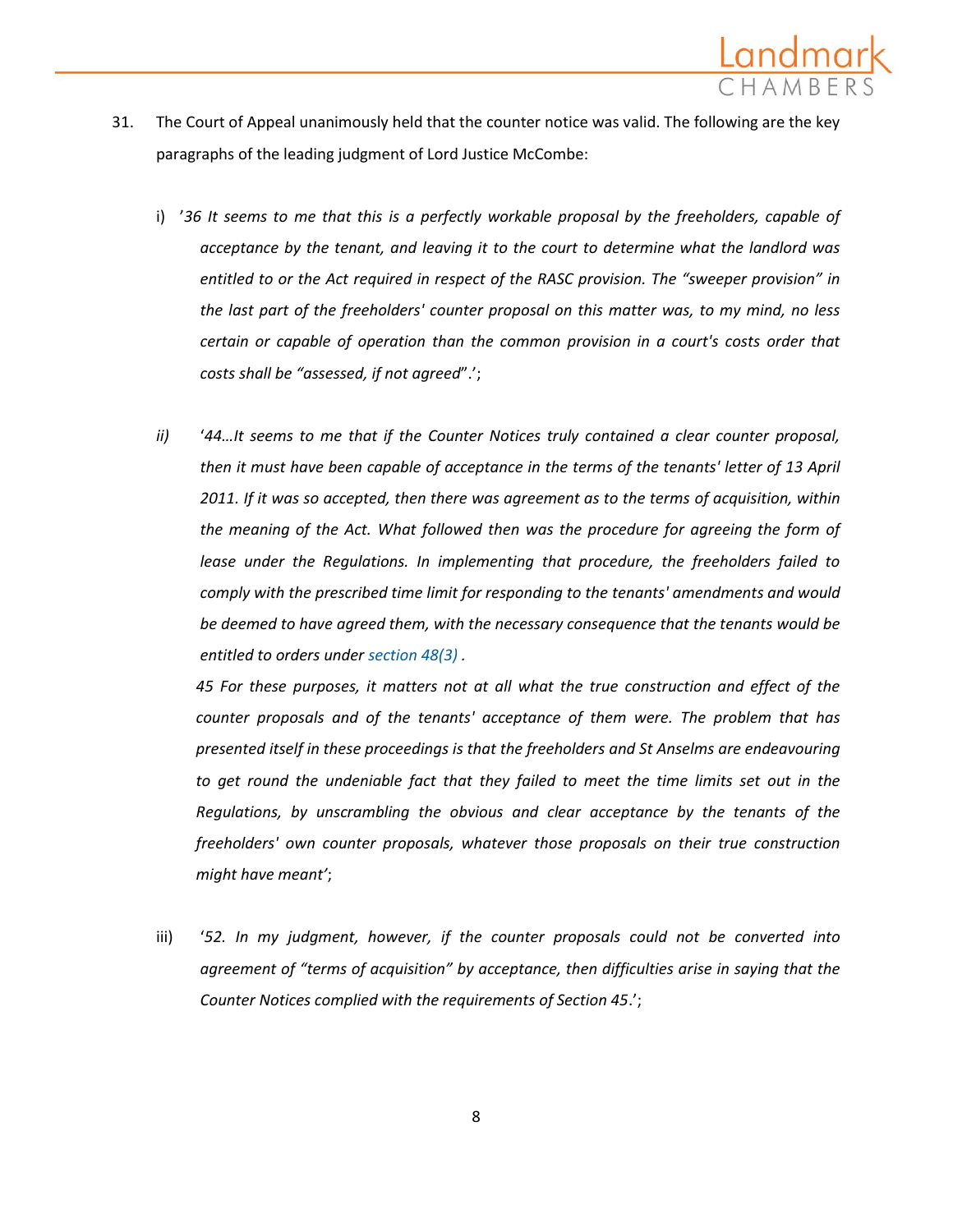

- iv) '*54. I do not see how a Counter Notice whose proposals cannot in the terms expressed in it can be valid notice within the criteria laid by Chadwick LJ in the Burman case in the passages which I have just quoted'*.
- 32. This is likely to cause far fewer problems in a collective enfranchisement claim as the counter notice is unlikely to use such a formula. However, if acceptance of the terms in the notice or counter notice is an agreement (see for example *10 Egerton Place*) the following occurs where, for example, the Nominee Purchaser accepts the price in the initial notice:
	- i) The FTT would not have jurisdiction in respect of the price;
	- ii) The nominee purchaser is unlikely to be able to claim the figure in the notice was too high such that the only solution would be to withdraw the claim;
	- iii) Any intermediate landlords would be bound as the right to separate representation arises only after the reversioner has given the counter notice.
- 33. It is worth considering how the test in *Bolton v Godwin Austin* fits with that proposed by Her Honour Judge Alice Robinson in *The Lord Mayor and Citizens of the City of Westminster v CH2006 Ltd* [2009] UKUT 174(LC) and approved by Mr Justice Lewison in *Pledream Properties Ltd v 5 Felix Avenue London Ltd* [2008] as 'a workable test':

'*How is one to determine if such an agreement has been reached for the purposes of section 24? It would not be appropriate to require the formalities necessary to give rise to a binding contract at common law, even one made orally. There is unlikely to be any consideration flowing from one party to the other because the agreement relates to only some term of a larger whole. On the other hand 'the elephant in the room' test is inadequate as being insufficiently certain. In my judgement it must be clear that negotiations have been completed and final agreement has been reached, either orally or in writing, on a specific term or terms and that is not in any way contingent on agreement or determination of some other term or terms. It would thus be open to the parties to express any agreement as to e.g the price as conditional on the acceptance of other terms…*' (emphasis added)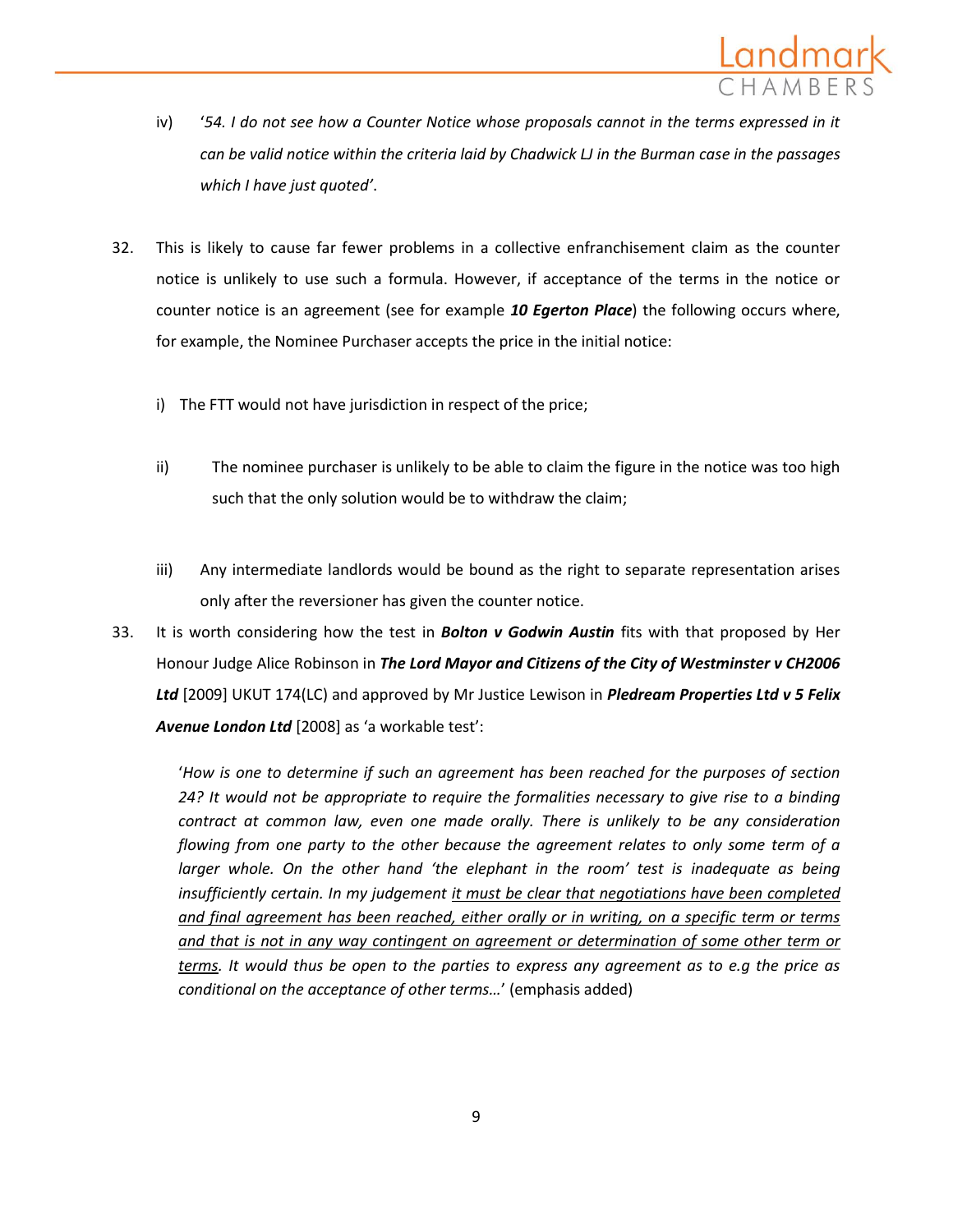

34. It is also worth bearing in mind that if the FTT has determined only the premium and the terms are expressed not to be agreed it seems a second application may be made to the Tribunal to determine any terms not agreed: *Goldeagle Properties Limited v Thornbury Court Limited* [2008] EWCA Civ 864.

## **Independent Representation**

35. The issue here relates to intermediate landlords. There is no specific obligation or statutory duty on the reversioner towards other landlords although there is a statutory defence at paragraph 6(4) of Schedule 1 to the Act whereby:

*' the reversioner, if he acts in good faith and with reasonable care and diligence, shall not be*  liable to any of the other relevant landlords for any loss or damage caused by any act or *omission in the exercise or intended exercise of the authority conferred on him'*.

- 36. An intermediate landlord may give notice of separate representation pursuant to paragraph 7 of schedule 1 to the Act but only after the service of the relevant counter notice.
- 37. It has recently been held by the Upper Tribunal that in a claim for a new lease the competent landlord has the authority or power to agree the terms of the new lease with the tenant so as to bind the intermediate landlord even where they have serve a notice of intention to be separately represented (*Howard de Walden Estates Limited v Accordway* [2014] UKUT 0486(LC)).
- 38. There is however a difference between collective and new lease claims. In a collective claim the intermediate landlord is entitled, after the service of the reversioner's counter notice, to serve notice to deal directly with the nomine purchaser (paragraph 7(1)(a) Schedule 1 1993 Act).
- 39. In *10 Egerton Place* (LON/ooAW/OCE/2014/0209) the FTT considered the position where an intermediate landlord had served notice of separate representation and the terms were subsequently agreed between the freeholder and nominee purchaser.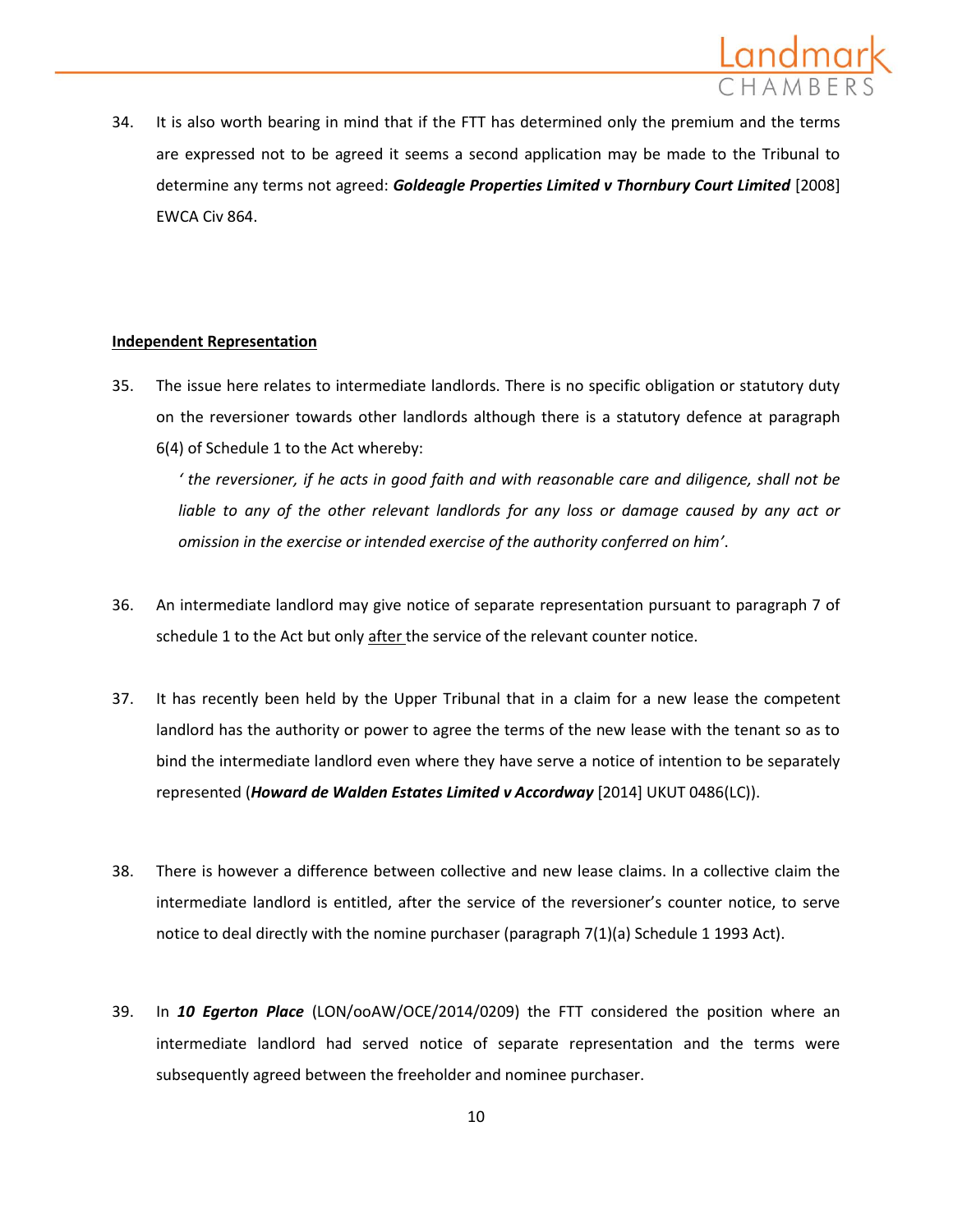

- 40. The key dates were as follows:
	- i) 19 March 2014 an Initial Notice was served;
	- ii) 23 May 2014 a Counter Notice was served by the Freeholder;
	- iii) 15 October 2014 the intermediate landlord served notice of separate representation;
	- iv) 11 December 2014 the nominee purchaser wrote to the intermediate landlord purporting to accept the terms of the counter notice
- 41. The FTT began by confirming that:

*'The Tribunal does not consider that the Freehold Reversioner has the power to agree a term with the Nominee Purchaser after notice of separate representation had been served by the Intermediate Landlord. Such a notice was served on 15 October 214, giving an entitlement pursuant to Paragraph 6(1)(b)(ii) of Part II of Schedule 1 to the Act to "deal" with the Nominee Purchaser "in connection with" negotiating and agreeing the terms of acquisition'*

- 42. The Tribunal referred to *Howard de Walden v Accordway* and noted the distinction drawn in that case between lease extensions and collective enfranchisement claims as well as the right for any other relevant landlord to give notice pursuant to paragraph 7(3) of Schedule 1 to the reversioner requiring him to apply to the Tribunal for the determination of any of the terms of acquisition so far as relating to the acquisition of any interest of that landlord.
- 43. The Tribunal then framed the issue for determination as follows:

*'whether there was an offer by the Intermediate Landlord which was capable of acceptance by the Nominee Purchaser on 11 December 2014'.* 

44. The Tribunal held that there was:

*'The Tribunal accepts Mr Jourdan's submission that the Counter Notice, as a matter of law, must constitute an offer capable of acceptance and that the Intermediate Landlord at no time made new counter proposals to those made in the Counter Notice. Since those counter proposals were made at a time when Wellcome was authorised by Section 9 and Schedule 1 of the Act to make them on behalf of the Intermediate Landlord, it was open to the Nominee Purchaser to accept them when they were made. They could clearly have been accepted immediately after service of the Counter Notice and, but for their variation or withdrawal by the Intermediate Landlord, they continued to be available for acceptance'*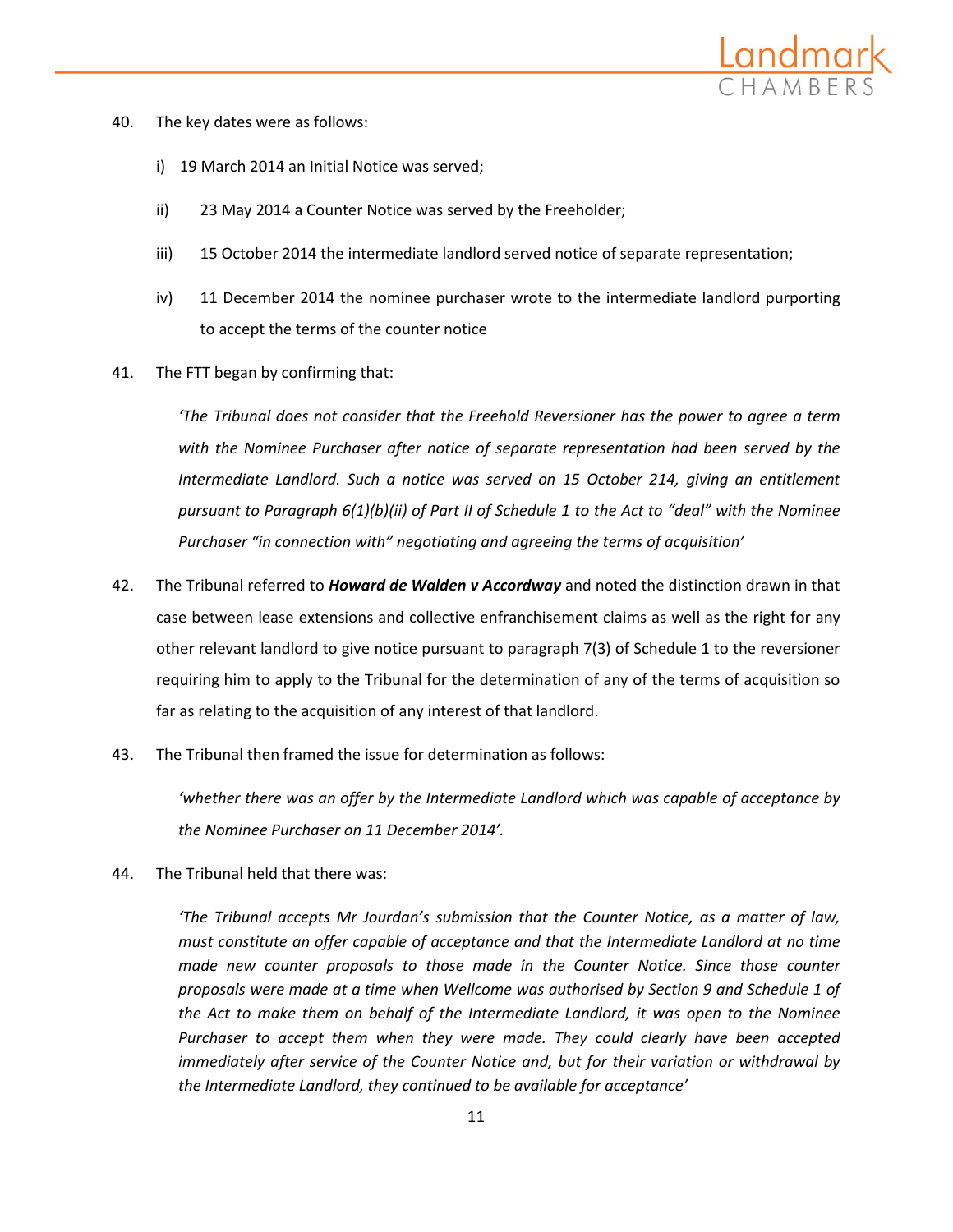

## 50. 2 key points emerge:

- i) Once an Intermediate Landlord has served notice of separate representation terms may not be agreed between the Nominee Purchaser and the Freehold Reversioner without the Intermediate Landlord; **however**
- ii) Unless the Intermediate Landlord varies or withdraws the counter proposals in the Counter Notice they may be accepted by the Nominee Purchaser
- 45. The more difficult question is whether there is anything an intermediate landlord can do prior to the service of a counter notice if, for example, they become aware that the premium proposed for their interest will be too low? It may be possible for a well informed and well resourced intermediate landlord to apply to court for an injunction preventing the service of a counter notice. In reality this is however likely to be rare.

## **Vesting Orders**

- 46. If, once the terms of acquisition are either agreed or determined by the FTT, no binding contract is entered into by the end of the appropriate period either the nominee purchaser or the reversioner may apply to the court for a vesting order pursuant to section 24(4).
- 47. On an application for a vesting order the court may make one of 3 orders:
	- i) Vesting the interests in the nominee purchaser on the agreed or determined terms of acquisition (section 24(4)(a));
	- ii) As above but with such modifications as
		- a) may have been determined by the FTT, on the application of either the nominee purchaser or the reversioner, to be required by reason of any change in circumstances since the time when the terms were agreed or determined as mentioned in that subsection, and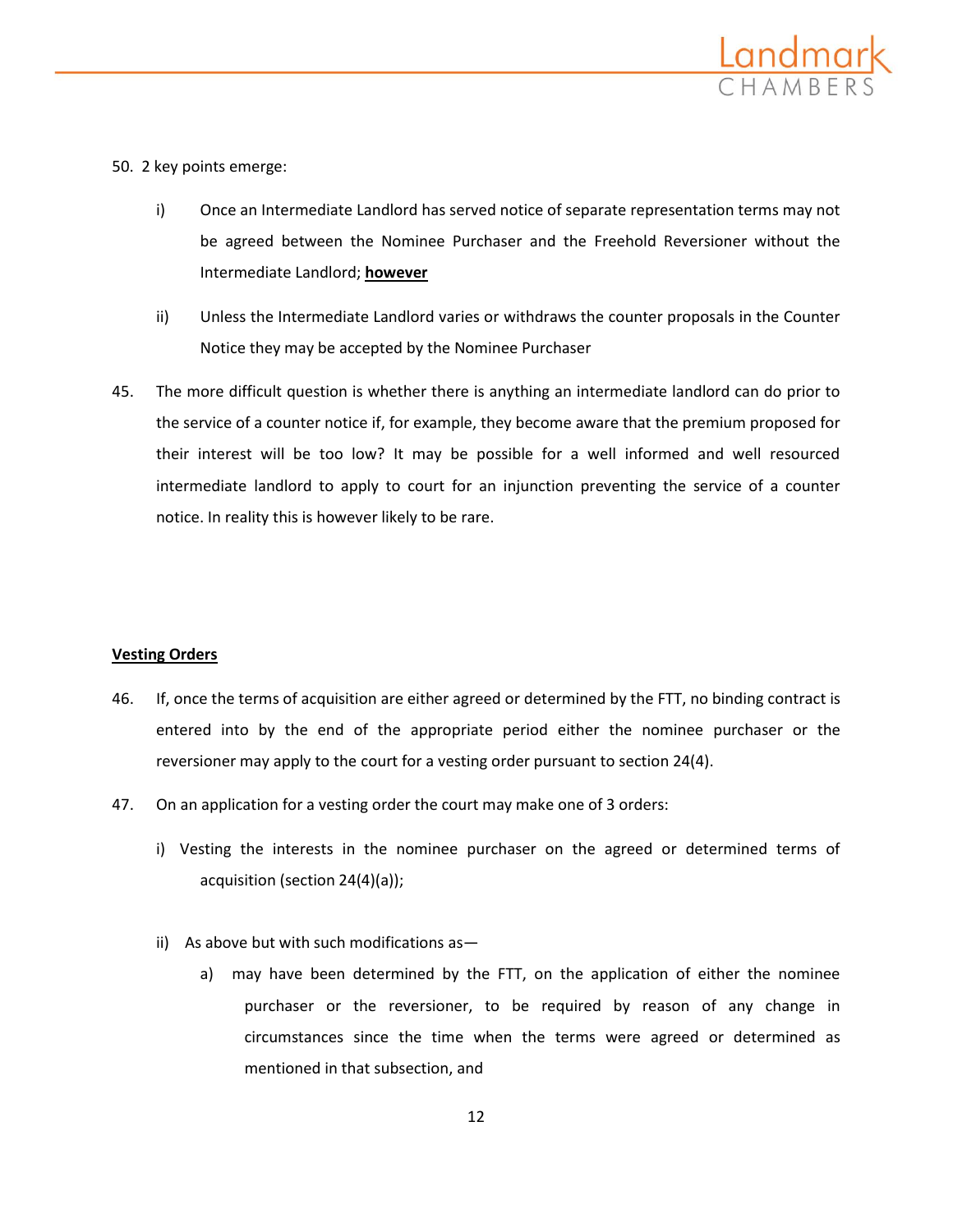

- b) are specified in the order (section 24(4)(b)); or
- (iii) Deeming the initial notice to be withdrawn at the end of the appropriate period (section 24(4)(c))
- 48. The appropriate period is:
	- i) Where all of the terms of acquisition have been agreed between the parties 2 months beginning with the date of agreement; or
	- ii) Where any or all of the terms of acquisition were determined by the FTT 2 months from the date the decision becomes final or such other period fixed by the FTT in its decision.

## **Deemed Withdrawal**

- 49. The importance of an initial notice being deemed withdrawn is:
	- i) That no further notice may be given for a period of 12 months following the deemed withdrawal (section 13(9)). In a rising market or when the delay triggers the payment of marriage value this can have significant valuation consequences; and
	- ii) It triggers a costs liability
- 50. The initial notice will be deemed withdrawn in the following circumstances:
	- i) Within 2 months of service of a negative counter notice the nominee purchaser fails to take court proceedings to establish the right to collective enfranchisement or withdraws such proceedings(section 29(1))
		- The date of deemed withdrawal is either the end of the 2 month period for issuing proceedings or the date the application is withdrawn;
	- ii) Within 6 months of service of a counter notice admitting the right no application is made to the FTT to determine the terms remaining in dispute (section 29(2))
		- The date of deemed withdrawal id the end of the 6 month period;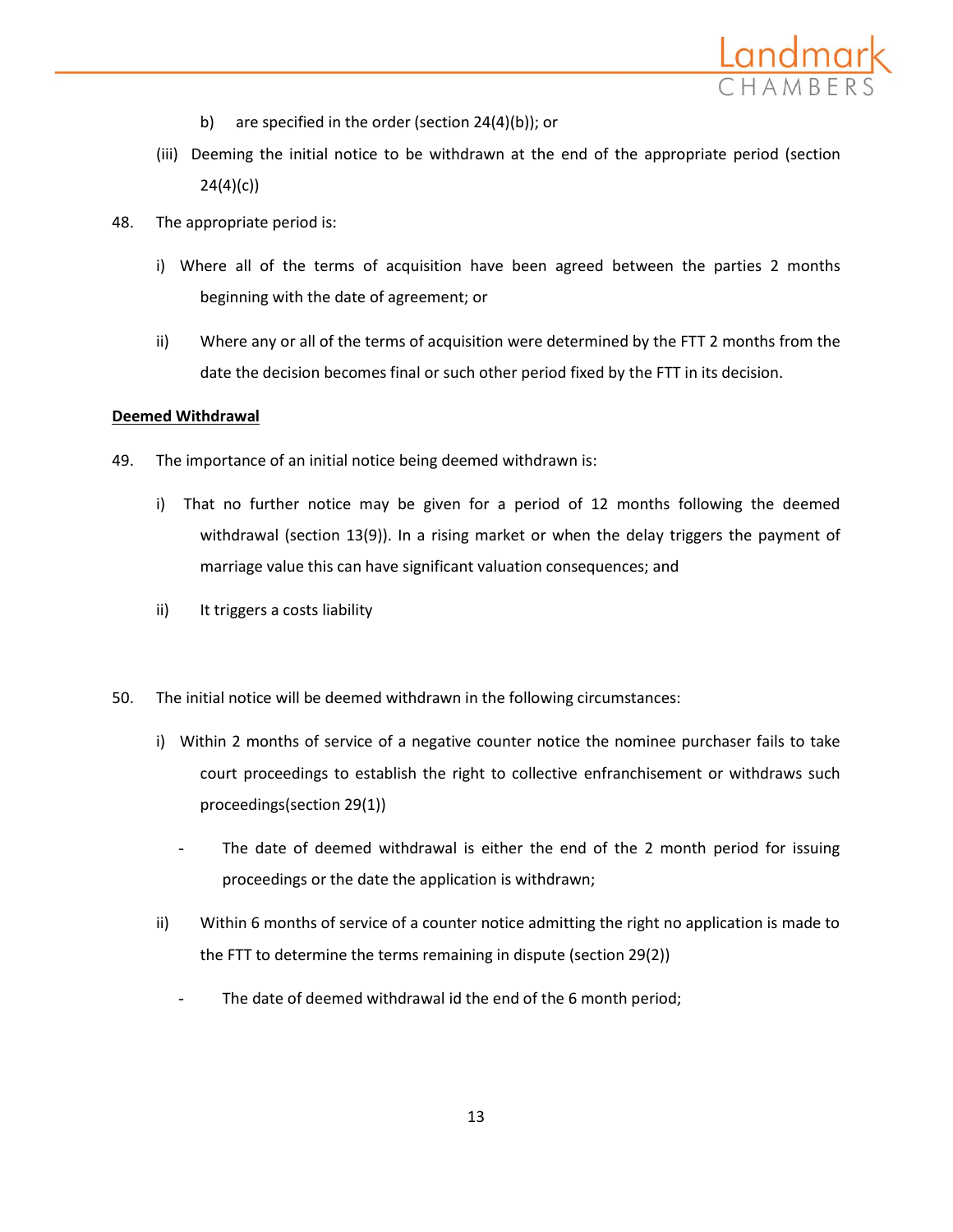- iii) Where all the terms of acquisition have been agreed or determined by the FTT, but no binding contract has been entered into and no application has been made to court for a vesting order (section 29(2)(b))
	- The date of deemed withdrawal in that case is the end of the two-month period for making the application
- iv) Where an application for a vesting order is made in time the court nevertheless has a discretion to provide for the notice to be deemed withdrawn as from the end of the 2 month period referred to above (section 29(5)(d))
- v) Where no counter-notice (or further counter-notice) has been served, but no application has been made by the nominee purchaser within 6 months of the date when the counternotice should have been served (section 29(3))
	- The date of deemed withdrawal is the expiry of the 6 month period.
	- vi) Where there is no counter notice an application is made by the Nominee Purchaser in time the terms have been determined by the court, but no binding contract has been entered into within the 2 month period laid down,<sup>[26](http://login.westlaw.co.uk/maf/wluk/app/document?src=doc&linktype=ref&context=24&crumb-action=replace&docguid=I74584582B6B611E0B098CFFBCE9CECE6#fnHLE_CH28_28-04.fn26)</sup> the Court has a discretion to provide for a deemed withdrawal of the notice. Section 29(5)(e))
	- vii) Where an order determining the terms of acquisition has been made under but no application for a vesting order has been made within 2 months (section 29(4))
		- The date of deemed withdrawal is the end of that 2 month period.
- viii) Where the appointment of the nominee purchaser is terminated and there is no replacement for the time being, and no further notice is served on the reversioner within 28 days, with details of a replacement(section 29(5)(a))
	- The date of deemed withdrawal is the end of the 28 day period
- ix) Where the nominee purchaser has retired or died, and no notice of replacement is given within 56 days by the participating tenants (section 29 (5)(b))